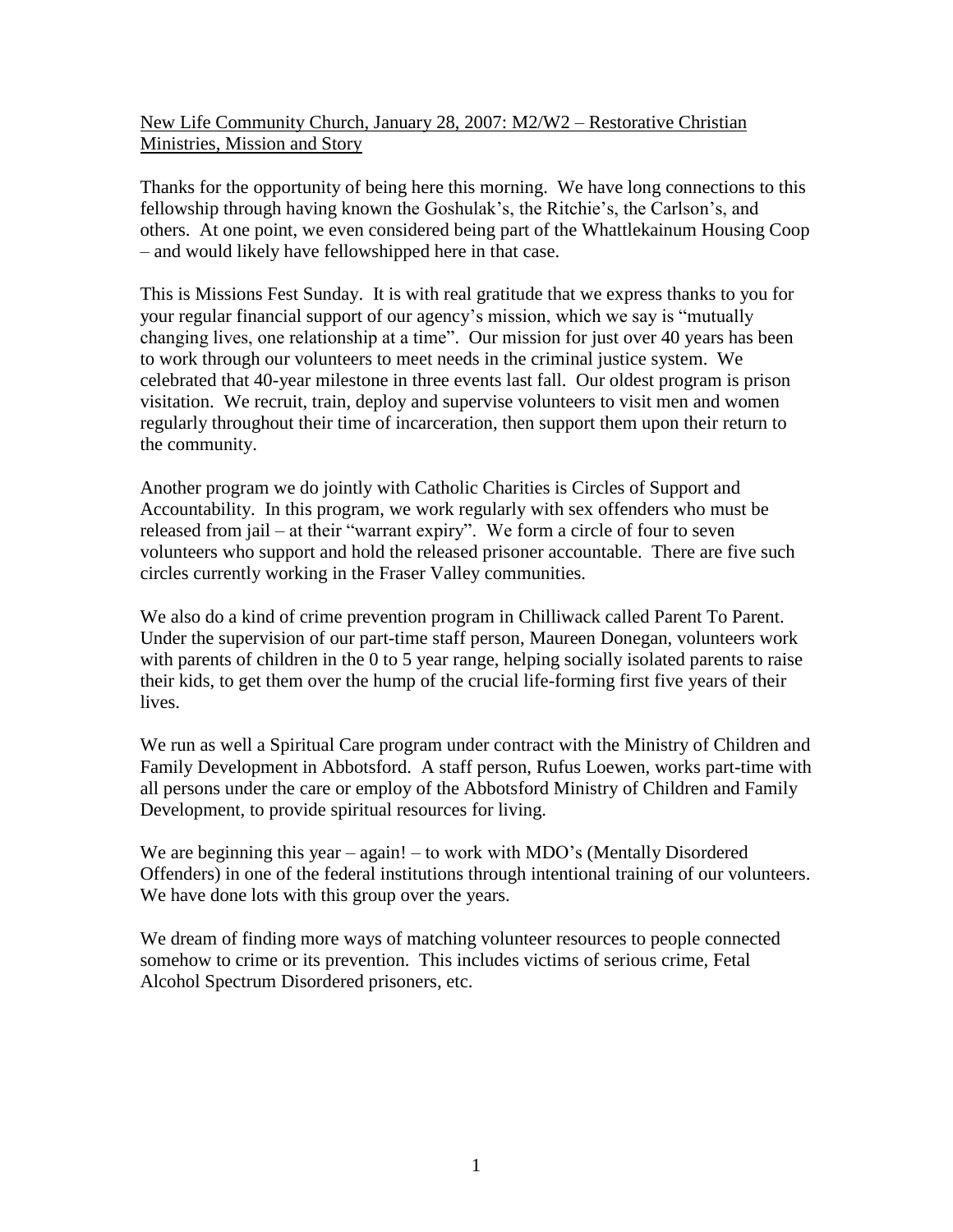#### *A Few Stories and The Grand Story*

We just published for our 40<sup>th</sup> Anniversary Celebrations, a collection of stories entitled, *Whatever You Did For One… You Did For Me: Reflections from Forty Years of Service"*.

I will read you portions of two of these stories.

Cindy & Astrid – p. 37 George & Romeo – p. 87

What larger Story is at back of these personal stories? It is the larger story to which all humanity is called to become part of: God's story of redemption and renewal for the entire creation. Living out this Grand Story to the world of course is also the central *mission* of God's people in the entire sweep of biblical revelation.

In a book by Walter Bruegemann, *The Bible Makes Sense*, the author presents "that most simple, elemental story line that lies at the heart of biblical faith (p.23)." He says it is a story line that makes no attempt to prove itself true. It simply is true and is told with all the passion of *insider* believers. In the Hebrew story line, Bruegemann says believers recited a kind of story *credo* – what they always fell back on in times of need and crisis. A central instance of this *credo* is Exodus 15:1 – 18, part of which I'll read:

Then Moses and the Israelites sang this song to the LORD: "I will sing to the LORD, for he is highly exalted. The horse and its rider he has hurled into the sea. The LORD is my strength and my song; he has become my salvation. He is my God, and I will praise him, my father's God, and I will exalt him. The LORD is a warrior; the LORD is his name. Pharaoh's chariots and his army he has hurled into the sea. …. Who among the gods is like you, O LORD? Who is like you-- majestic in holiness, awesome in glory, working wonders? You stretched out your right hand and the earth swallowed them. In your unfailing love you will lead the people you have redeemed. In your strength you will guide them to your holy dwelling."

This is a central affirmation of Hebrew faith throughout its long journey with God.

We find much the same in the New Testament where a kernel of a narrative pulsates, giving us a central *kerygma –* proclamation – of the Gospel Story.

Two key texts in I Corinthians that give this bedrock belief of the Early Church are: [B]ut we preach Christ crucified: a stumbling block to Jews and foolishness to Gentiles, but to those whom God has called, both Jews and Greeks, Christ the power of God and the wisdom of God. (1 Cor 1:23 & 24)

For what I received I passed on to you as of first importance: that Christ died for our sins according to the Scriptures, that he was buried, that he was raised on the third day according to the Scriptures, and that he appeared to Peter, and then to the Twelve. After that, he appeared to more than five hundred of the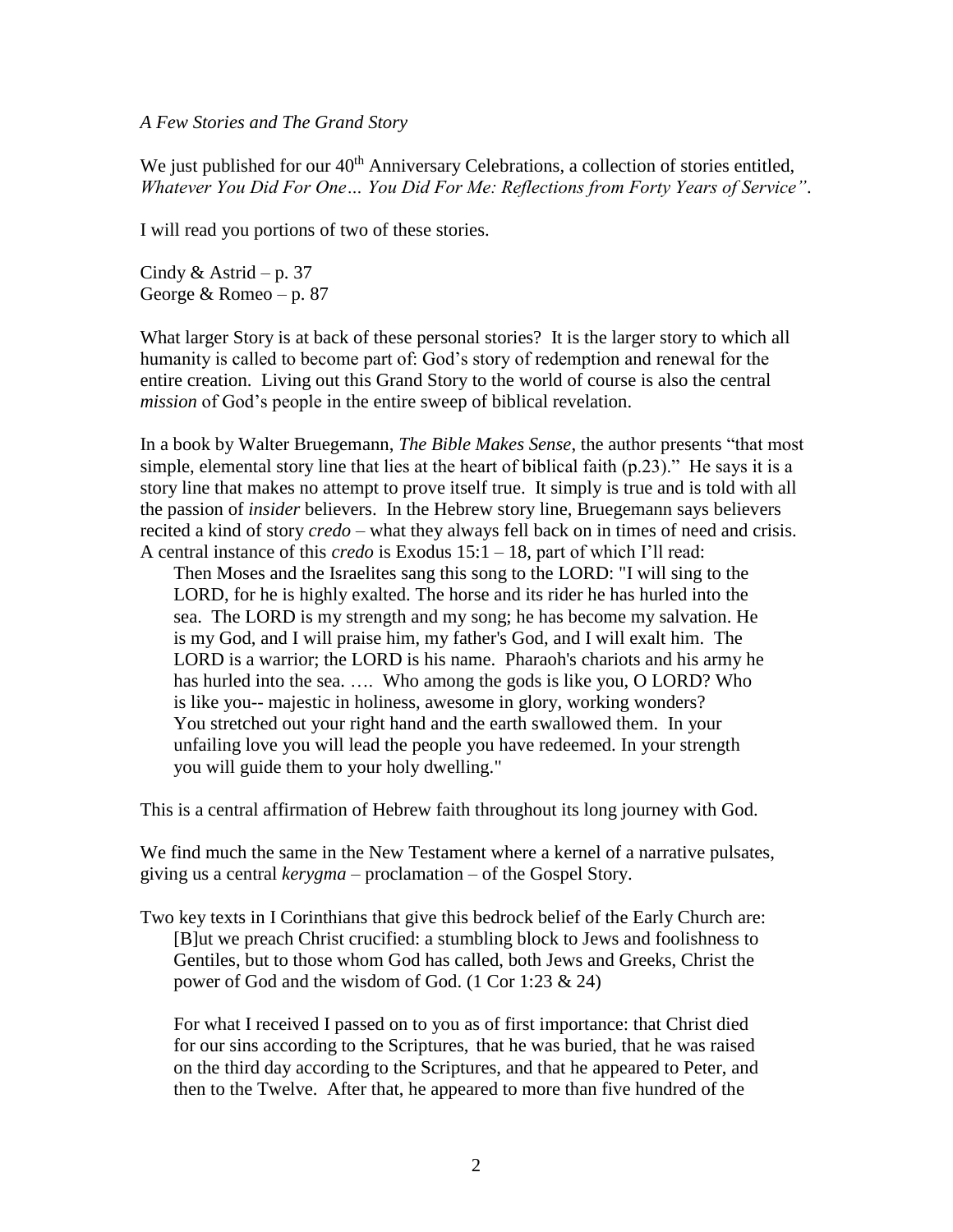brothers at the same time, most of whom are still living, though some have fallen asleep. Then he appeared to James, then to all the apostles, and last of all he appeared to me also, as to one abnormally born. (1 Cor 15:3-8)

The essentials of biblical faith are for the Hebrew people:

- promise of deliverance;
- powerful deliverance through the Red Sea;
- 40 years nurturing in the wilderness;
- God's ultimate guiding them to the *Promised Land*.

For New Testament people, this essential faith Story entails:

- Fulfillment of prophecies of the promised Christ/Messiah;
- Christ's birth of the seed of David;
- Christ's death as deliverance from the present evil age according to the Scriptures;
- Christ's burial;
- Christ's resurrection the third day according to the Scriptures;
- Christ's exultation at the "right hand of God" (with all power and authority) as Lord of the living and dead;
- Christ's promised return as Judge and Saviour of all humankind;
- The outpouring of the Spirit for all Christians for all remaining Time over which Christ is Lord.

J.R.R. Tolkien famed writer of *Lord of the Rings*, writes similarly of the Gospel Story, in which he uses a made-up word, *eucatastrophe*, meaning "Sudden Turn of Events for Good": [*Tree and Leaf*, p. 72]

This Story is essentially one that invites us into the narrative to live out two ultimate realities of our purpose, our mission, on earth: love God, love neighbour, on which two commandments Jesus said, "hang all the Law and the Prophets" (Mt. 22:40) all biblical revelation. We are to be ever living towards these two ultimate poles of human existence. This is the central mission of the church, modelled by Jesus, and stated by him in his simple yet powerful words,

"Peace be with you! As the Father has sent me, I am sending you." The text continues with: "And with that he breathed on them and said, 'Receive the Holy Spirit.'" (John 20:21-22)

### *The Gospel Story and Peacemaking*

*Peace* and *reconciliation* in relation to God and neighbour are at the centre of the Judeo-Christian Story. Living out this story means living out in multitude ways the costly way of peace.

A major New Testament study just published last year on the missing *peace* – P E A C E – in the New Testament, likely to become the classic work for years to come, concludes with a manifesto on the centrality of peace and peacemaking to the mission of the church: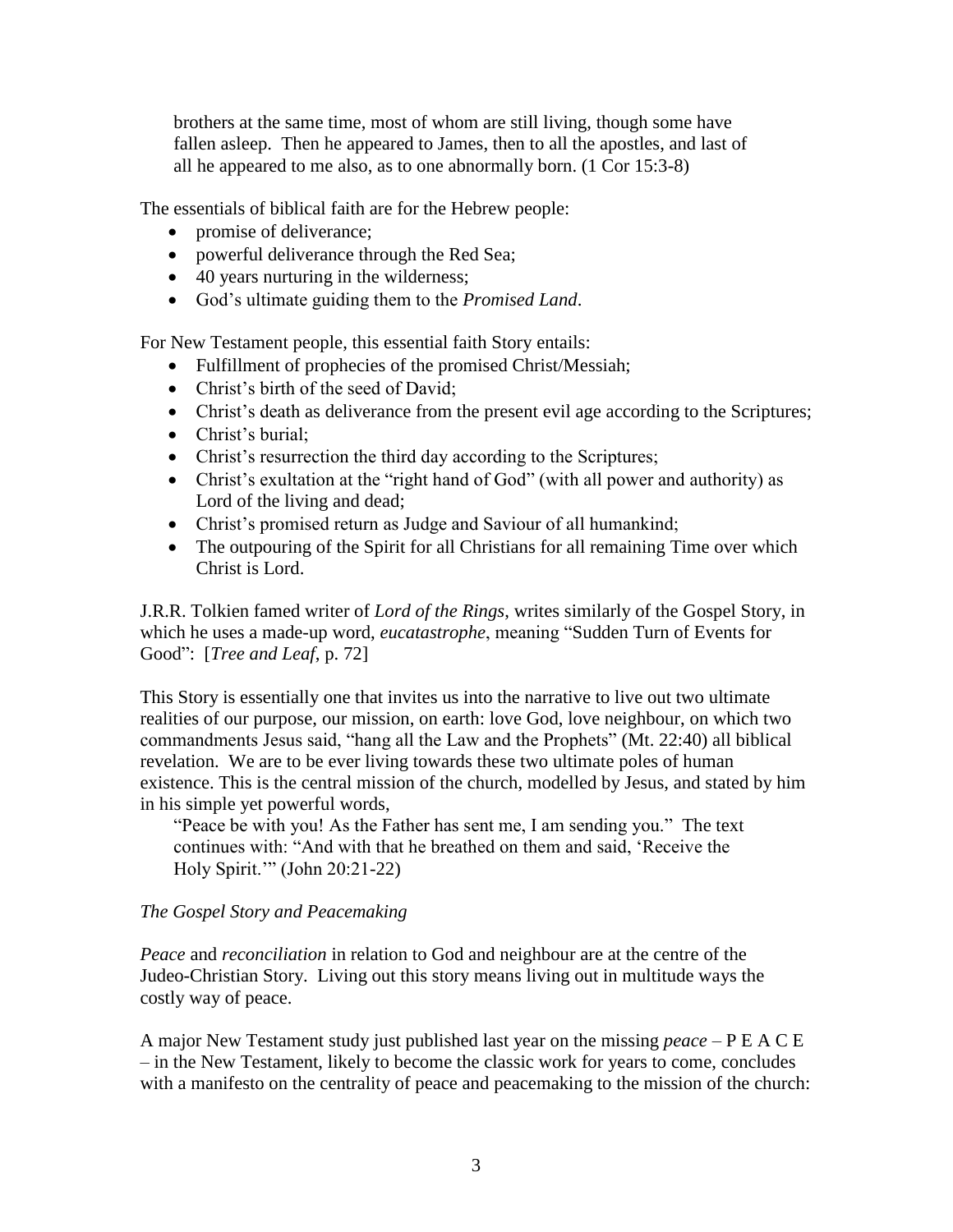One reason that the world finds the New Testament's message of peacemaking and love of enemies incredible is that the church is so massively faithless… Only when the church renounces the way of violence, will people see what the Gospel means… The meaning of the New Testament's teaching on violence will become evident only in communities of Jesus' followers who embody the costly way of peace (Willard M. Swartley, *Covenant of Peace: The Missing Peace in New Testament Theology and Ethics*, p. 429).<sup>1</sup>

A similar major study on the meaning of the atonement – Christ's death on the cross – for the mission of the church concludes that "Peace and justice are rooted in the atoning work of Christ and are therefore integral to the gospel." (John Driver, *Understanding the Atonement for the Mission of the Church*, p. 248). "The death of Christ is model for what Christians do about enemies, evil powers, the temptation to dominate… [we must respond with] generous self-giving sharing, servanthood, and love of enemies." (*ibid*, p. 249) Every Christian evangelist should be a peacemaker; every Christian peacemaker should be an evangelist.

### *M2/W2 and Restorative Justice*

 $\overline{a}$ 

This "costly way of peace" has been applied to criminal justice in the concept of Restorative Justice. Until just over three decades ago, this vision of *peacemaking* not *warmaking* in response to crime was largely unheard of in Western criminal law. As it turns out, it has been present long-since in our Western culture though suppressed for a thousand years. And it has been in most of the world's cultures outside the West – a gift no doubt of God's common grace to humanity – despite the West's worldwide influence to suppress it in favour of greater punitive justice.

Restorative Justice in North America, birthplace in the mid-seventies of its worldwide expression from within criminal justice systems, grew out of a religious community, specifically the Mennonite community of Kitchener, Ontario, as an explicit Christian response to crime. I was fortunate to have been part of this early impetus towards peacemaking in response to crime through my work for many years with the Mennonite Central Committee Ontario in Kitchener, and later nationally with Mennonite Central Committee Ontario.

No culture exists without religious foundation, claims anthropologist René Girard. If, as Girard continues to explain, a "scapegoat mechanism" is generated by religion in all human cultures to address the problem of violence, by which victims are sacrificed to restore peace and social cohesion, then religion just may be the source of the corrective to universal scapegoating violence as well.

In the Story of the Gospels, in particular of the Cross of Christ, there is the revelation of a "scapegoat mechanism" in human culture Jesus died to subvert and overthrow, thereby

<sup>1</sup> Quoted in Richard B. Hays, *The Moral Vision of the New Testament: Community, Cross, New Creation*, pp. 331, 314, 343-344.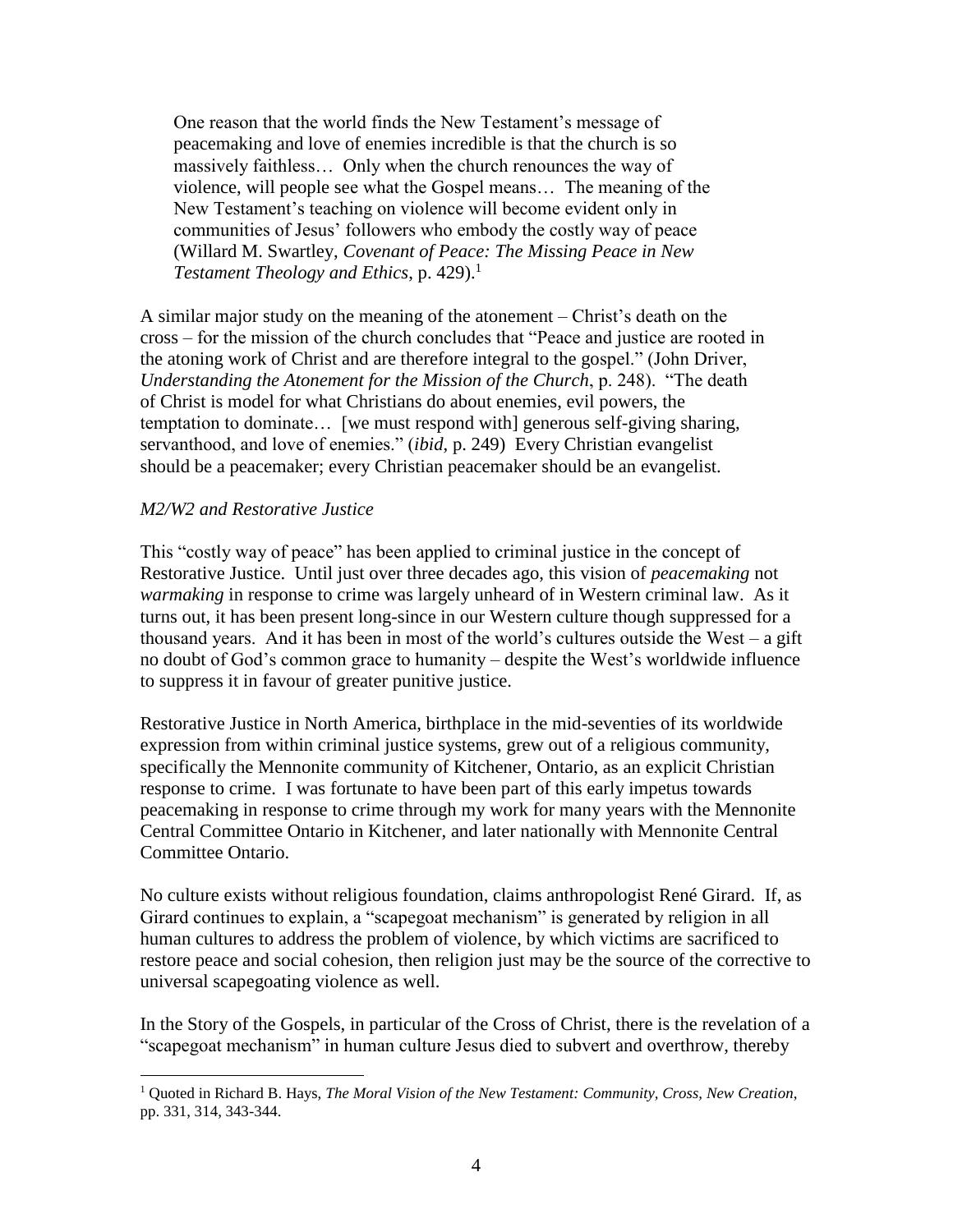offering a *New Story*, a *counter-cultural* story of transformation in the language of Romans 12, to the cultures of the world – one that establishes in its telling a radically different set of cultural rules, summed up under the one biblical word, *agape* – love – as applicable equally to our personal and to our social and political lives.

For over 30 years, the terminology of "Restorative Justice" has had increasingly wider acceptance and resonance within criminal justice jurisdictions around the world. It is more than an alternative approach to criminal justice, rather a whole "paradigm shift", a "third way" of seeing and responding to crime. It is the way of peace and peacemaking for all parties to crime: victim first, offender next, and impacted community and related criminal justice players engaged in responding to crime. A huge body of literature has emerged around this peacemaking response to crime.

At a most basic level, it calls for a different response to the "other", the enemy, the criminal, the terrorist, the Communist, etc. If our worldview permits a division of life into permanent "them/us" categories as in a "War on Crime", a "War on Terrorism", then the way is opened for endless scapegoating of the "them", of repeated sacrifice and slaughter of the enemy. This is the reality in warfare, and generally has been the case in what Nixon first called the "war on crime". Such violence for a thousand years has been the dominant Western response to crime.

The bottom line of all such "wars" is human sacrifice that places Western civilization on par with the "civilizations" of the Aztecs and Incas of South America and other extremely violent, "primitive" civilizations of all history and place.

Executions still routinely carried out in the United States are at the extreme end of Western criminal law. One cultural observer writes: "... [E]xecution... 'is a brutal act,' but it is one carried out 'in the name of civilization.' It would be difficult to think of a more succinct summation of the underlying anthropological dynamic at work: *a brutal act done in the name of civilization*, an expulsion or execution that results in social harmony." He suggests further: "If we humans become too morally troubled by the brutality to revel in the glories of the civilization made possible by it, we will simply have to reinvent culture... This is what Paul sensed when he declared the old order to be a dying one (I Cor 7:31)." The same writer believes that "This is the central anthropological issue of our age (Gil Bailie, *Violence Unveiled*, 1995, p. 79)." By that he means: the central question for human civilization today is, *How do we overcome violence?*

In a brief publication by Mennonite Central Committee, my friend Vern Redekop asks generally of Western criminal law: "Is it possible that what we call a criminal justice system is really a scapegoat mechanism?" He continues later: "In a secular democratic society, nothing is as sacred as the law code and the justice system which enforces it. The buildings in which laws are made are the most elaborate and the courts in which decisions are made about points of law are the most stately. Formality, uniforms, and respect surround the agents of law." He finally states baldly: "It is possible to think of the criminal justice system as one gigantic scapegoat mechanism for society.... [A] tiny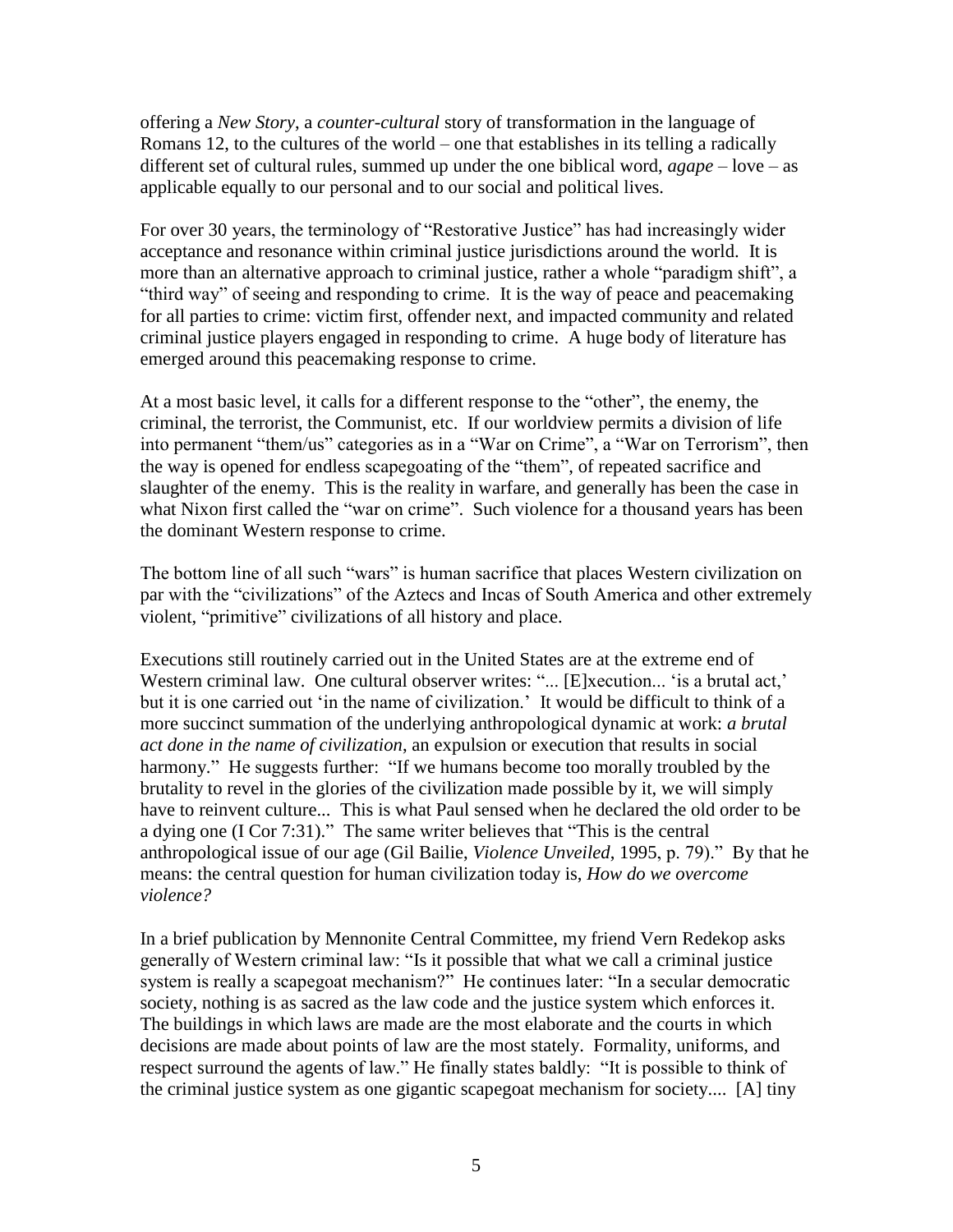percentage of offenders who are severely punished can be thought of as a collective scapegoat for society (Vern Redekop, *Scapegoats, the Bible, and Criminal Justice: Interacting with René Girard*, 1993, pp. 1, 16, 33 & 34)."

The Good News is, the origin of the most profound anthropology of violence with a way out is the Gospel story. René Girard claims the Gospel Story is unique in this way amongst all world literature. The myths that justify violence in all cultures begin to evaporate under the strong rays of Gospel glare.

Sadly however, since the eleventh century, the same biblical texts were interpreted often to endorse violence, to endorse a "mysticism of pain which promises redemption to those who pay in blood (Timothy Gorringe, *God's Just Vengeance*, 1996, p. 102)." It is in fact this understanding of the Gospel Story that gives rise to the dominant form of Western criminal justice: *punitive retributive justice*.

In early biblical Christianity and the Church Fathers, it is the devil who  $-$  illegitimately  $$ insists on the payment of the debt incurred by humankind. Saint Anselm of Canterbury in the  $11<sup>th</sup>$  century inverts this. Now it is God who, legitimately, exacts the payment of debt. In both Old and New Testaments an indebted person could be 'redeemed' by the payment of his or her debt. Jesus, following Deuteronomy, insists on the cancelling of debt as a fundamental aspect of Christian practice. Anselm, however, makes God the one who *insists* on debt payment. The debt humanity has incurred must be paid with human blood. The God who in Christ "once and for all" rejected sacrifice now demands it. From the start sacrifice and satisfaction run together. The God who liberates from law is now, in Anselm, understood as personified law. What remains as said already, is a "mysticism of pain which promises redemption to those who pay in blood."

In this reading of the Bible a most fundamental inversion of the Gospel is achieved, which prepares the way for the validation of criminal law as the instrument of God's *punitive justice* instead of what it is in the Gospel, an alienating construction which is at best a tragic necessity – the very opposite of a law in the service of reconciliation and peace, which pulsates throughout the New Testament. (Based on *ibid*, pp. 102 & 103).

In the West, by the birth of the modern prison in the late eighteenth century, and persisting to the present, what emerged was a penal system dedicated to a "mysticism of pain" – *with rarely any redemption*. (That is why by contrast the Stephen King novel, *Rita Hayworth and the Shawshank Redemption* (1982), and movie, *The Shawshank Redemption* (1994) with Tim Robbins and Morgan Freeman, are so gripping!) Though ironically, the first modern prison in Philadelphia in 1790 was proposed as a place of *penitence* – certainly a valid biblical practice, and hence the new term from that time, *penitentiary* – a place for prisoners to become *penitent*. In its sheer dehumanization, horror and brutality, the modern prison generally became anything but, right from its inception.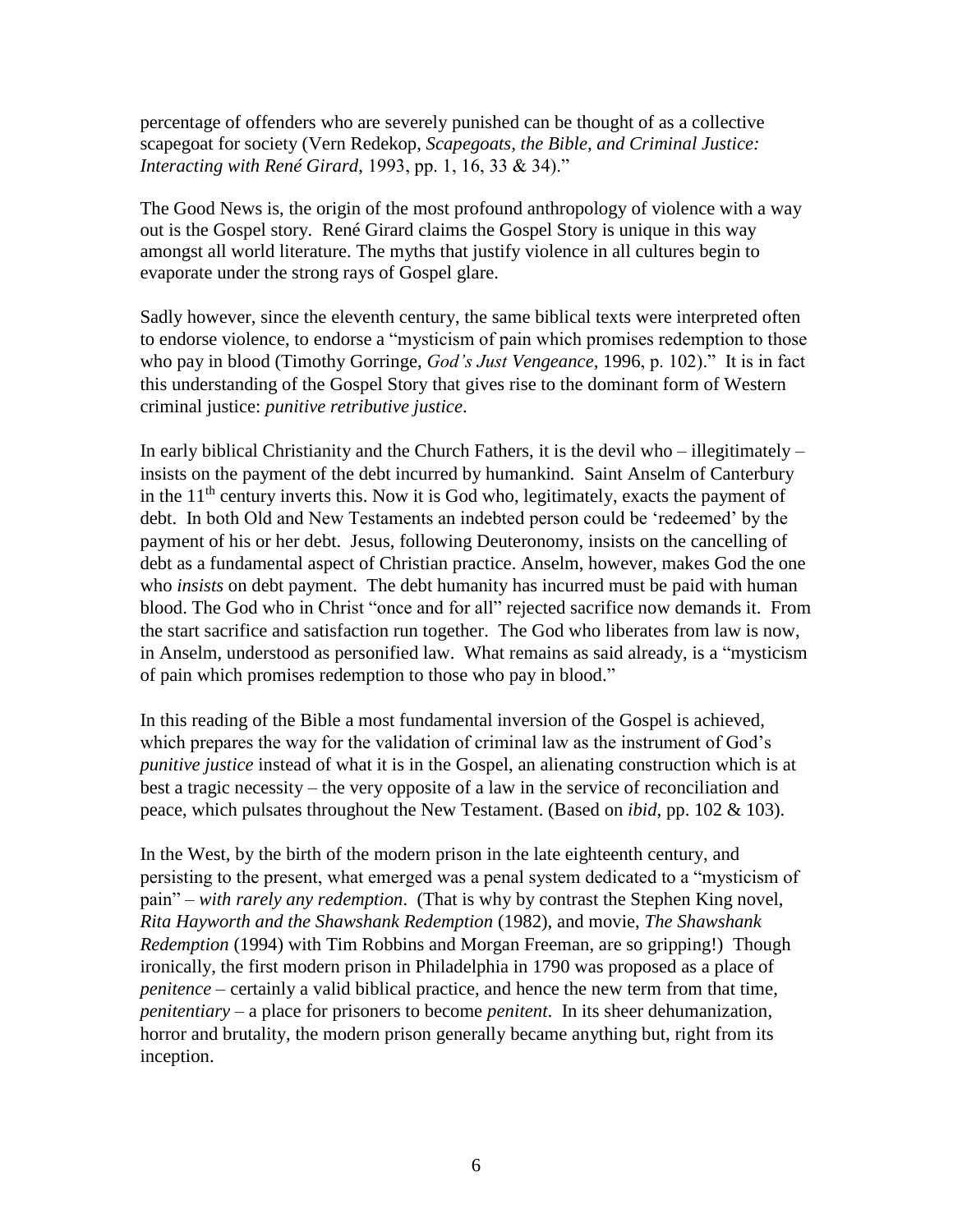There was in the West for the past thousand years little place for reintegration of the offender into the community. No redemption, no reintegration. Western Criminal Justice lost sight of community, healing, redemption, restoration, reintegration, and peacemaking – in a word: *love*.

# *Conclusion*

I must bring this to a close. What have I said? I think it is this:

- *First*, the church's central mission is to endlessly tell and live out the Story of salvation that dominates Scripture. It is to invite all peoples to write themselves into this unique Narrative of the Ages, to be profoundly shaped and transformed by the Story, the only Story that will ultimately take us home. This is the *Godward* pole of Christian existence as we passionately worship God in sheer gratitude for his costly initiative of grace towards us.
- *Second*, the central motif of this Story is peace and peacemaking: peace that begins with God in Christ through the Cross, and peace that flows out to all humanity without exception. Archbishop Desmond Tutu says that there is simply *no future without forgiveness*. This is the *humanward* pole of Christian existence.
- *Third*, in application to criminal justice, this Story runs counter to all violent punitive responses to crime. It is a profoundly peacemaking way. It is the way of Restorative Justice.

I will conclude with a Restorative Justice story and a brief reading from Archbishop Oscar Romero, who was martyred in El Salvador in 1980 for his faithfulness to the Gospel Story.

## **The Story of Bobby**

Bobby committed terrible crimes of incest over 25 years ago. He served 15 years in prison for those crimes, becoming involved in our program early on. Upon initially being paroled, he was rejected first by the city of Prince George, then by Toronto. In each case, a huge outcry forced him to leave for his own personal safety. John Kastner produced a video about this for CBC entitled, "Hunting Bobby Oatway".

Bobby was eventually forced to seek haven back in jail. Because of the video, one attempt was made on his life there. He lived in fear of return to society.

In June, 1999, he was released on a "warrant expiry", meaning there were no correctional controls on him. After his release, the police secured a court-ordered set of conditions. He went to live in the interior of BC.

On July 11, 1999, a Town Meeting that turned ugly forced Bobby out once again.